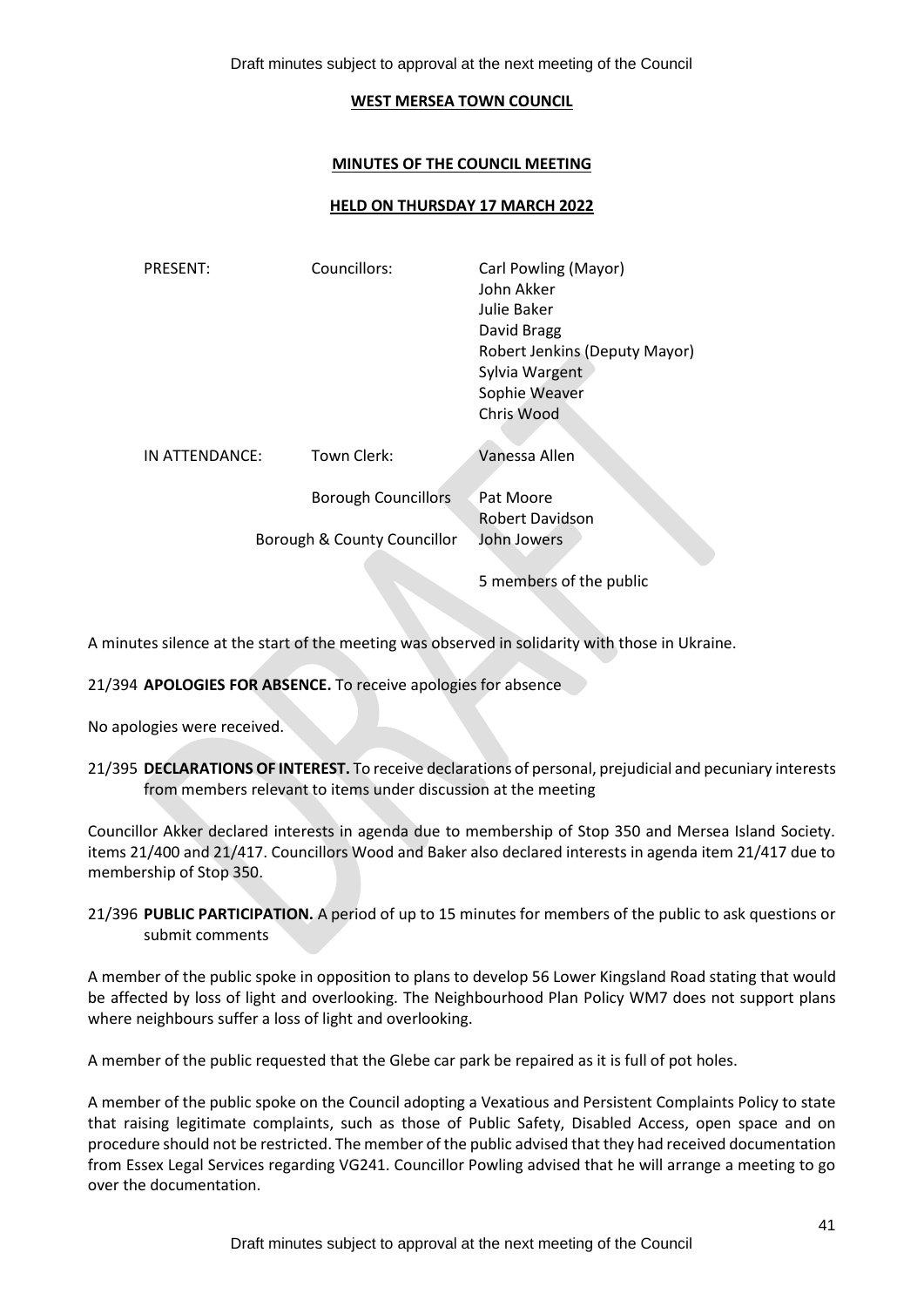# 21/397 **COUNTY AND BOROUGH COUNCILLORS REPORTS.** To receive reports from our County and Borough Councillors

County and Borough Councillor John Jowers

Councillor Jowers advised that 28 Mersea children didn't get into Thomas Lord Audley School this year, 14 now have places due to an additional intake class, however there are concerns there will be future problems as Mersea is having an additional 200 houses on Mersea and more on the Wick.

Concerned by the number of people who thought that by accepting the Neighbourhood Plan they were accepting more housing.

The Public Amenity Recycling Centre is going back to ECC, it is not under threat as its more than 9km from Shrub End Recycling centre.

The Red Lines are being burnt off and complaints have been received about Esplanade trees.

The Flood Defence scheme is over budget. For 99 out of 100 times only The Lane barrier will need to be erected and this can be put up in 10 minutes.

ECC are ahead with pot hole repairs as the teams are not out gritting.

The Colchester Local Plan is close to completion and has been put back until after elections.

The Ministry of Defence Estates have permitted development rights and originally 2000 houses were proposed on Middlewick between Abbots Road and Weir Lane. Colchester Councillors are keen for a substantial Country Park and 1000 houses. If the houses aren't to be in Colchester they will go to the villages. Councillor Jowers is concerned about the impact this will have on Thomas Lord Audley School.

Councillor Akker requested that praise for Colchester Borough Council Planning Department Managers and Officers be recorded for their strong rebuttal and case put forward at the 102 East Road Appeal.

# Councillor Robert Davidson

The Local Plan has been delayed as time has run out before elections, now planning for a July date.

There is talk of a connection road between Mersea Road and Old Heath and a large park.

The Neighbourhood Plan has taken 4/5 years of hard work and nearly 100 local people involved which will provide safeguards to protect bungalows.

Colchester Mayor Nike Cope unexpectedly passed away and will be having a green burial with a memorial at the Town Hall.

From 1<sup>st</sup> April Pam Donnelley takes over as Chief Executive.

The budgets have been agreed with Band D properties seeing an increase of £6 for CBC and an ECC increase of £60 mostly to cover social care.

Locality budget, Borough Councillors have paid £450 for Village Green sign.

26<sup>th</sup> March Covid Memorial Service at the Mercury Theatre.

Reception for Parish Councillors at Town Hall on 18<sup>th</sup> March.

## Councillor Pat Moore

Councillor Pat Moore advised that she is calling in planning applications in Kingsland and Yorick Roads as they go against the Neighbourhood Plan.

Ukrainian help; One Colchester putting a working group together to determine the best use of resources to support and house people. East Light Community Homes will match any money raised for Ukraine families up to £10,000.

CBC would like to be kept informed Ukrainian families that are arriving so that they can offer help. Please advise if you are sponsoring a Ukrainian family.

# 21/398 **CONFIRMATION OF PREVIOUS MINUTES.** To confirm Minutes of the Council Meeting of 24th February 2022

**It was RESOLVED that the MINUTES of the Council meeting held on 24th February 2022, be confirmed as a true record of the meeting.**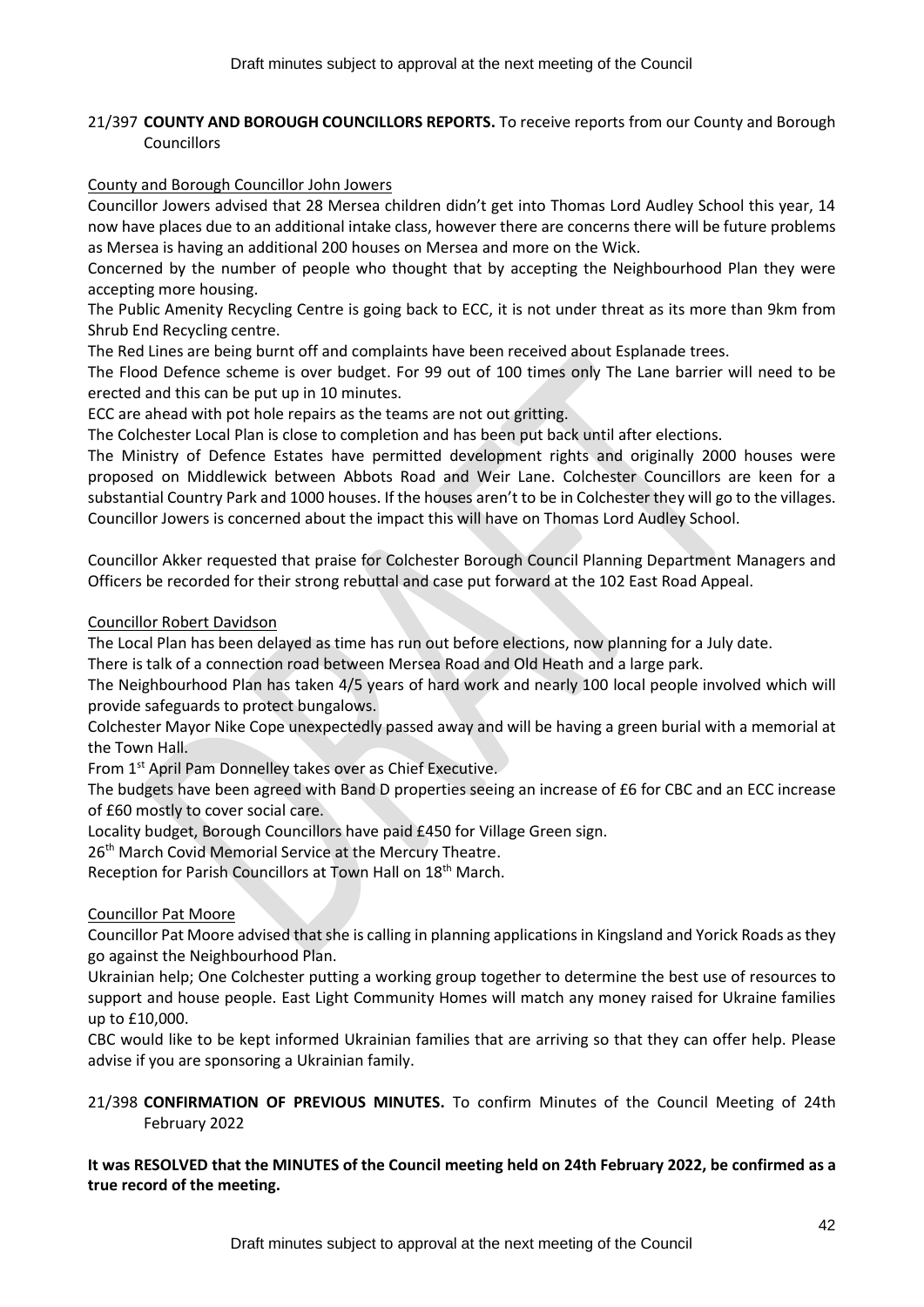Item 21/378 refers to VG241 sign that is currently on the ground. Councillor Powling will contact the contractor to request that it is reinstated.

21/399 **PLANNING APPLICATIONS.** To consider Planning Application received

(a) 22 0276 - Demolition of existing single storey extension and replacement with part two storey extension to front and first floor extension to rear. 19A Reymead Close, West Mersea – Mrs V Allen

## **The Council do not wish to comment.**

(b) 22 0295 - Two storey front and single storey side extensions together with new car lodge. 28 Melrose Road, West Mersea – Mr D Sydenham

# **It was RESOLVED that CONSENT be granted in respect of this application.**

(c) 22 0315 - Listed building consent for roof alterations (amendment to 21 0718). 35 Bocking Hall, Pig Unit, East Mersea Road, West Mersea – Mr & Mrs Marr

## **It was RESOLVED that CONSENT be granted in respect of this application.**

(d) 22 0396 - Demolition of existing domestic bungalow with proposed new domestic two storey house. 46 Victory Road, West Mersea – Mr R & Mrs J Seager Boulton

## **It was RESOLVED to OPPOSE this application on the basis that it contradicts the emerging Neighbourhood Plan Policy WM7.**

(e) 22 0410 - Advertisement Consent. Marketing signage board to advertise new homes and provide direction to sales suite area (does not benefit from PD rights). Land at, Brierley Paddocks, West Mersea – City & Country Mersea Ltd

## Application WITHDRAWN

(f) 22 0499 - Front and rear extensions. 7 King Charles Road, West Mersea – Mr D Budd

## **It was RESOLVED that CONSENT be granted in respect of this application.**

(g) 22 0505 - First floor extension, front single storey veranda extension and external alterations. 56 Kingsland Road, West Mersea – Mr & Mrs Stephenson

# **It was RESOLVED to OPPOSE this application on the basis that it contradicts the emerging Neighbourhood Plan Policy WM7 and is over development.**

(h) 22 0515 - Application for variation of condition 3 following grant of planning permission of 14 4585. Land forming part of, Seaview Holiday Park, Seaview Avenue, West Mersea – Mr M Purdom

## **It was RESOLVED that CONSENT be granted as long as previous conditions apply.**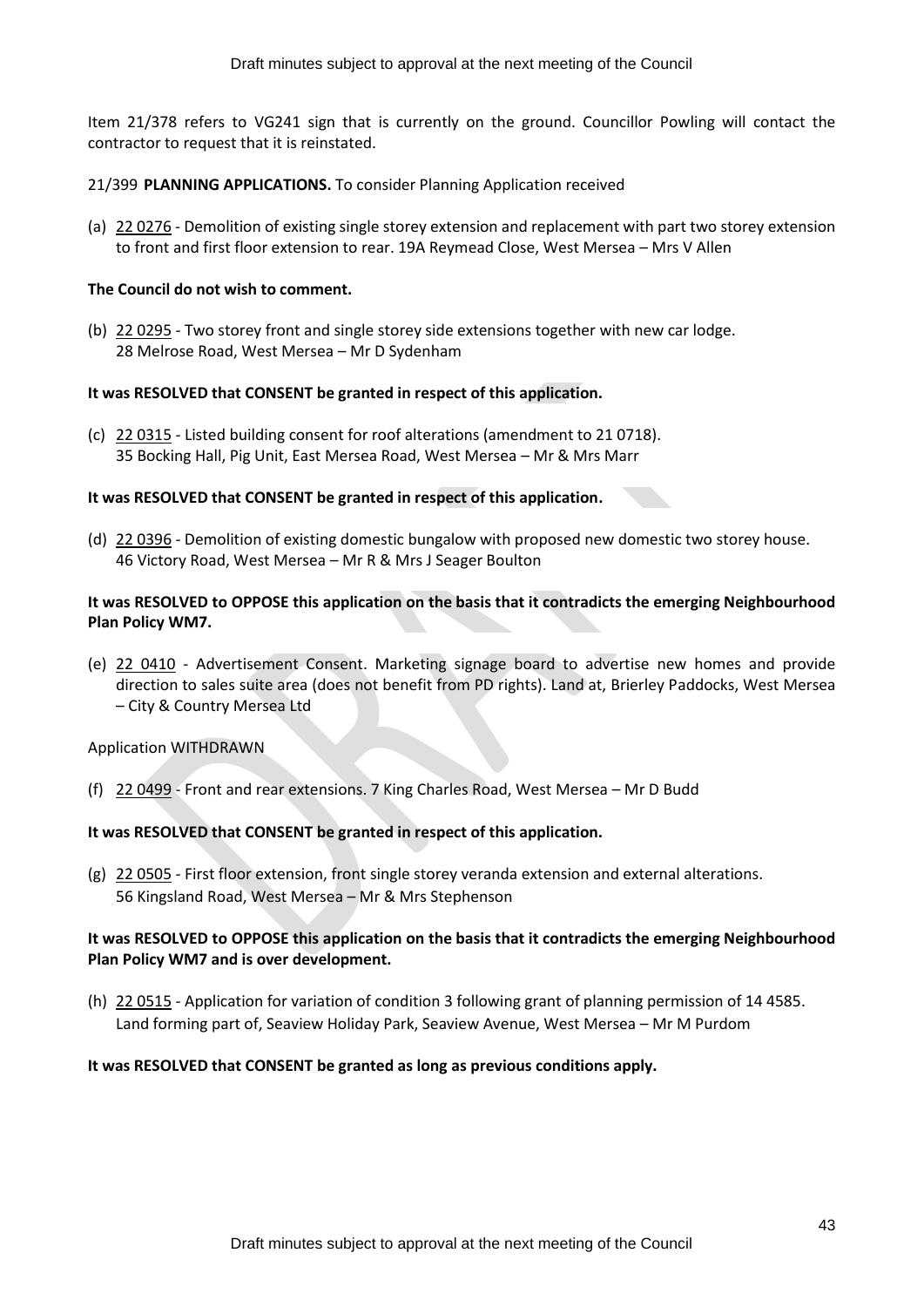#### Draft minutes subject to approval at the next meeting of the Council

### 21/400 **PLANNING DECISIONS.** To receive notification of Planning Decision

#### Application passed

- (a) 21 3476 Proposed rear extension, with external fenestration changes to the property. 9 Estuary Park Road, West Mersea – Guthrie
- (b) 21 2831 Application to vary condition 3 of planning permission 14 4591 subletting restriction. West Mersea Holiday Park, Seaview Avenue, West Mersea – Park Holidays (UK) Ltd
- (c) 21 3299 Demolition of existing residential dwelling and construction of new replacement dwelling and associated car parking. 15 Firs Chase, West Mersea – Mr Cook
- (d) 21 3450 Rear extension. 30 Mersea Avenue, West Mersea Mr C Green

### Application withdrawn

- (a) 22 0046 This planning application is for the temporary installation of a safety fence and gating system to facilitate delivery of a flood alleviation scheme on The Lane, West Mersea that was granted planning permission by Colchester Borough Council (ref. 19 3061) on 20 September 2020. Land adjacent to, Dabchicks Sailing Club, 143 Coast Road, West Mersea – Mr L Sencier
- (b) 22 0410 Advertisement Consent. Marketing signage board to advertise new homes and provide direction to sales suite area (does not benefit from PD rights). Land at, Brierley Paddocks, West Mersea – City & Country Mersea Ltd

### 21/401 **FINANCE REPORT.** To receive the finance report.

Finance Report had been circulated amongst Councillors. **It was RESOLVED to accept the Report noting that expenditure was on target and against budget.** 

#### 21/402 **APPROVAL OF PAYMENTS.** To approve payments made and to be made

Payment Report had been circulated amongst Councillors. **It was RESOLVED to approve payments.** 

## 21/403 **CHANGING PLACES.** To receive an update

Councillor Weaver reported that the project is nearing completion with the cesspool installation completed, Building Control are happy, and there is a snagging list of works which will be completed shortly. Councillor Weaver thanked Councillor Jenkins for his work assisting with the project.

#### 21/404 **QUEENS JUBILEE.** To receive an update

Councillor Weaver reported that plans are on target. Fireworks have been booked and Councillor Jowers will light the Beacon and read the proclamation at 2pm on the same day. There will be more publicity in the local press shortly.

21/405 **POST ITEM.** To discuss funding request from West Mersea Beach Club

#### **It was RESOLVED to grant £100 to West Mersea Beach Club**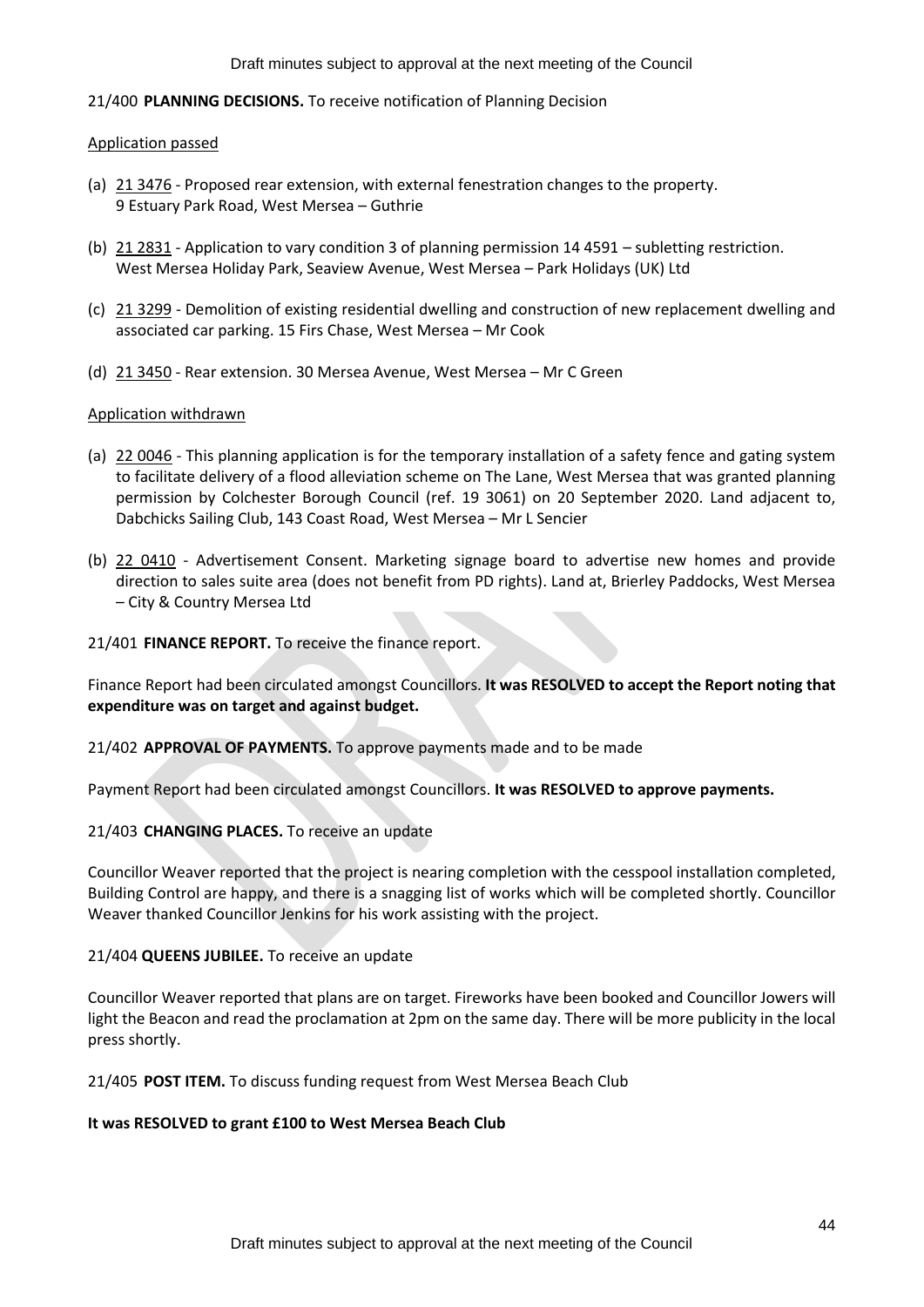# 21/406 **BOUNDARY COMMISSION.** To consider response to consultation

Councillor Akker will draft an objection on behalf of the Council.

# 21/407 **POLICY REVIEWS.** To review and agree polices

- I. Vexatious or Persistent Complaints Policy
- II. Risk Management Scheme

# **It was RESOLVED to accept the Vexatious or Persistent Complaints Policy and the Risk Management Policy allowing for the Clerk to make amendments to policy to reflect processes and practices of work.**

# 21/408 **PARKING WORKING GROUP.** To receive an update

Councillor Akker provided an update, advising that the 16 members of the working group had met on  $16<sup>th</sup>$ March. The red lines are being removed with yellow lines being reinstated as they were prior to red lines. The Group has outline proposals for improvements, with a full report to be presented to the Transport Committee.

21/409 **OPEN SPACES SOCIETY.** To consider joining the Open Spaces Society at cost of £45 per annum

# **It was RESOLVED to join the Open Spaces Society.**

## 21/410 **CLERKS REPORT**

The Clerk reported that

- Land Registry have completed registration of Seaview car park
- Tree works have completed
- Sensory Garden Tree seat to be installed by beginning April
- Willoughby car park gate has been installed
- Health and Safety report was circulated

## 21/411 **NEXT AGENDA.** Items to be added to next agenda

- Changing Places update
- Queens Jubilee update
- Appeal 102 East Road debate where decision has been received
- Boardwalk

# 21/412 **MAYOR'S NOTES**

Councillor Powling spoke of the community support to get supplies out to Ukraine, offered condolences to Mrs Cope on the sudden passing of Nick Cope and thanked Councillors and staff for their hard work.

21/413 **EXCLUSION OF PRESS AND PUBLIC.** To RESOLVE that due to the confidential nature of the business to be transacted the public and press be excluded pursuant to Section 1 of the Public Bodies (Admission to Meetings) Act 1960

# **It was RESOLVED to exclude the press and public due to the confidential nature of the business to be transacted.**

The public left the meeting at 8.45pm.

21/414 **LEASE 10 MELROSE ROAD.** To agree and sign lease for Council Offices